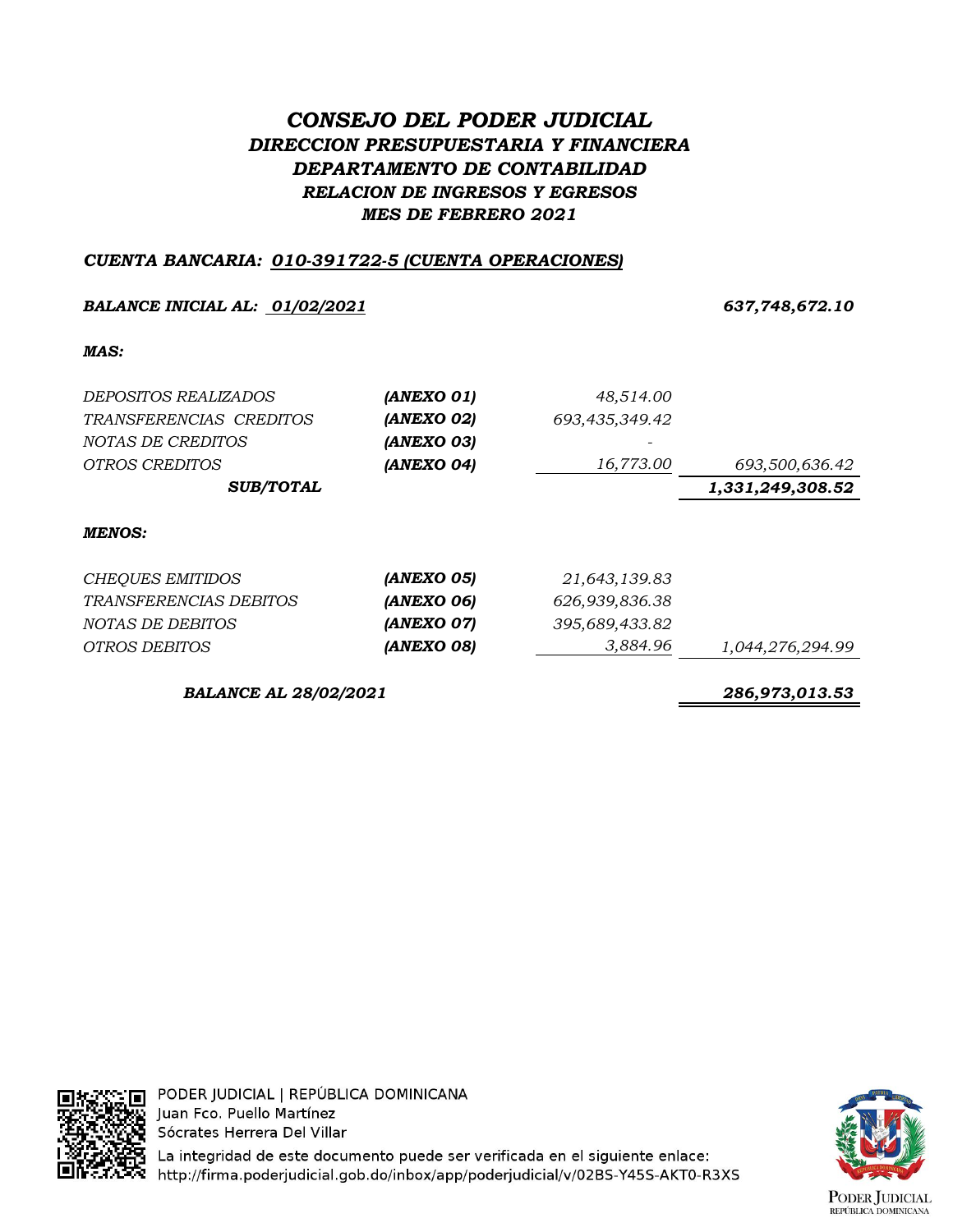# *CONSEJO DEL PODER JUDICIAL DIRECCION PRESUPUESTARIA Y FINANCIERA DEPARTAMENTO DE CONTABILIDAD RELACION DE INGRESOS Y EGRESOS MES DE FEBRERO 2021*

#### *ANEXO 01*

### *RELACION DE DEPOSITOS MES DE FEBRERO 2021*

| <b>FECHA</b>      | NUM.   | <b>DESCRIPCION</b>                                                  | <b>VALOR RD\$</b> |
|-------------------|--------|---------------------------------------------------------------------|-------------------|
| 01/02/2021        | 12665  | REPOSICION CARNET EXTRAVIADO, FACT. NO.16474.                       | 300.00            |
| <i>04/02/2021</i> | 12666  | DESC. SEGURO MEDICO PENS. POR VIUDEZ ENERO 2021, S/CK. NO.18329, R  | 10,379.00         |
| 04/02/2021        | 12667  | ALQUILER LOCAL CAFETERIA PJ. SANTIAGO CORRESPONDIENTE A ENERO 2     | 20,000.00         |
| 09/02/2021        | 12668  | REPOSICION CARNET EXTRAVIADO, FACT. NO.16475.                       | 100.00            |
| 17/02/2021        | 12669  | FOTOCOPIAS TIRADAS EN EL EDIFICIO DE LAS CORTES DE APEL. D.N. CORRI | 2,756.00          |
| 18/02/2021        | 12670  | REEMBOLSO POR DUPLICIDAD DE PAGO SEGUN VALE NO.2833, D/F 05/02/1    | 800.00            |
| 19/02/2021        | 1267   | REPOSICION CARNET A EMPLEADO, COMPROB. NO.3920030187, D/F 19/02/    | 200.00            |
| 26/02/2021        | 12672  | REEMBOLSO POR VIAJE NO REALIZADO AL NAP DEL CARIBE PAROUE CIBER.    | 3,600.00          |
| 26/02/2021        | 12673. | DESC. SEGURO MEDICO NOMINA PENSION POR VIUDEZ CORRESP. AL MES DI    | 10,379.00         |
|                   |        | TOTAL RD\$                                                          | 48,514.00         |

#### *ANEXO 02*

### *RELACION DE TRANSFERENCIAS CREDITOS MES DE FEBRERO 2021*

| <b>FECHA</b>      | NUM. | <b>DESCRIPCION</b>                | <b>VALOR RD\$</b> |
|-------------------|------|-----------------------------------|-------------------|
| <i>02/02/2021</i> | 1091 | FONDO DE PENSIONES Y JUBILACIONES | 344,623.00        |
| 04/02/2021        | 1092 | FONDO DE PENSIONES Y JUBILACIONES | 2,404,653.41      |
| <i>10/02/2021</i> | 1093 | CONSEJO DEL PODER JUDICIAL        | 680,882,821.83    |
| <i>12/02/2021</i> | 1094 | FONDO DE PENSIONES Y JUBILACIONES | 2,386,961.54      |
| <i>23/02/2021</i> | 1095 | CONSEJO DEL PODER JUDICIAL        | 4,545,413.32      |
| <i>23/02/2021</i> | 1096 | CONSEJO DEL PODER JUDICIAL        | 57,991.20         |
| <i>23/02/2021</i> | 1097 | CONSEJO DEL PODER JUDICIAL        | 5,250.00          |
| <i>23/02/2021</i> | 1098 | ESCUELA NACIONAL DE LA JUDICATURA | 17,556.00         |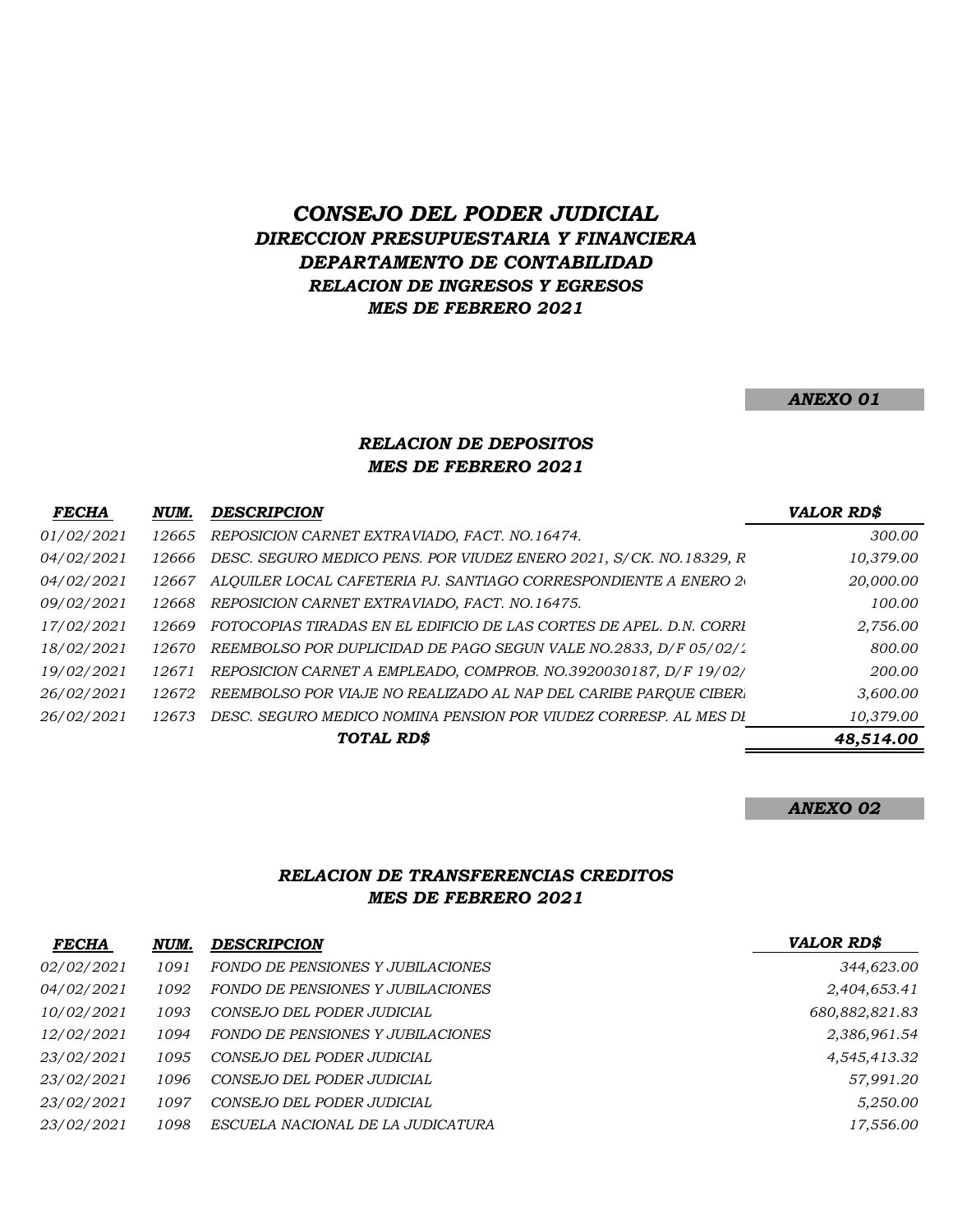| <i>23/02/2021</i> | 1099 | CONSEJO DEL PODER JUDICIAL PROGRAMA DE CONSOLIDACION DE LA JURI | 205,581.20     |
|-------------------|------|-----------------------------------------------------------------|----------------|
| <i>25/02/2021</i> | 1100 | ESCUELA NACIONAL DE LA JUDICATURA                               | 163,592.33     |
| <i>25/02/2021</i> | 1101 | COMPANIA DOMINICANA DE TELEFONOS, S.A. CONTRATO 1000000001006   | 52,180.53      |
| 26/02/2021        | 1102 | FONDO DE PENSIONES Y JUBILACIONES                               | 2,368,725.06   |
|                   |      | TOTAL RD\$                                                      | 693,435,349.42 |

*ANEXO 03*

## *RELACION NOTAS DE CREDITOS MES DE FEBRERO 2021*

| <b>FECHA</b> | NUM. | <b>DESCRIPCION</b> | <b>VALOR RD\$</b>        |
|--------------|------|--------------------|--------------------------|
|              |      |                    | 0.00                     |
|              |      | TOTAL RD\$         | $\overline{\phantom{0}}$ |

*ANEXO 04*

### *RELACION OTROS CREDITOS MES DE FEBRERO 2021*

| <u>FECHA</u>      | NUM. | <b>DESCRIPCION</b>                                      | <b>VALOR RDS</b> |
|-------------------|------|---------------------------------------------------------|------------------|
| <i>28/02/2021</i> | 248  | CARGO POR DIFERENCIA EN PAGO DE LA T/D5158. POR CUI-    | 10,773.00        |
| <i>28/02/2021</i> | 252  | REINTEGRO CHO88860 POR FALLECIMIENTO, PAGO ALOUILER JUZ | 6,000.00         |
|                   |      | TOTAL RD\$                                              | 16,773.00        |

*ANEXO 05*

# *RELACION DE CHEQUES EMITIDOS MES DE FEBRERO 2021*

| <b>FECHA</b>      | NUM.  | <b>BENEFICIARIO</b>                     | <b>VALOR RD\$</b> |
|-------------------|-------|-----------------------------------------|-------------------|
| <i>01/02/2021</i> | 88850 | BREIDIS L. DE LA PAZ NIN                | 266,741.00        |
| <i>01/02/2021</i> |       | 88851 RAMONA JACQUELINE BAUTISTA TEJEDA | 321,718.57        |
| <i>01/02/2021</i> |       | 88852 MARYBEL MEJIA ESPINAL             | 27,538.15         |
| <i>01/02/2021</i> | 88853 | WADELIN SANCHEZ GARCIA                  | 5,545.00          |
| <i>01/02/2021</i> |       | 88854 CECOMSA SRL                       | 1,851,559.97      |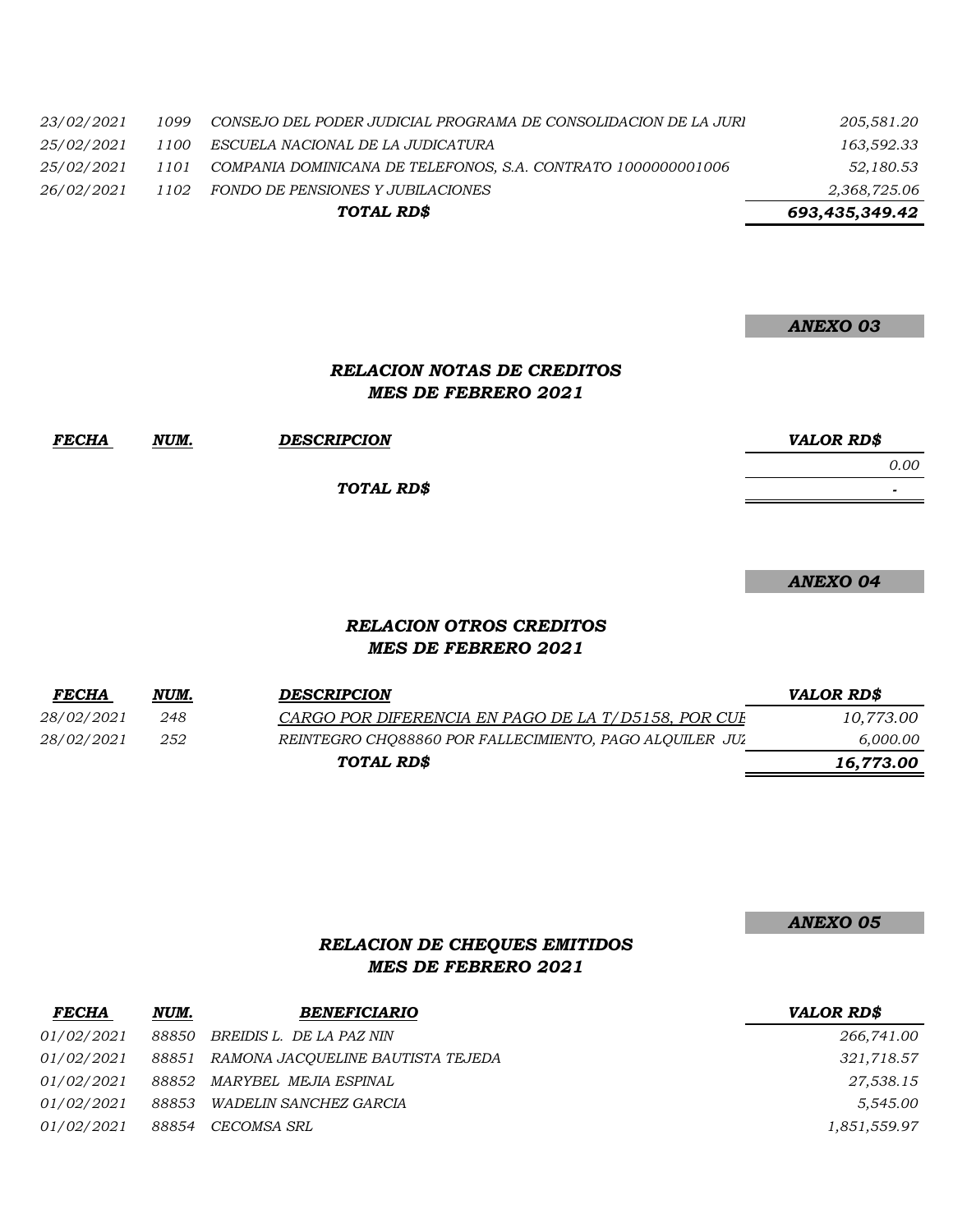| <i>03/02/2021</i> | 88855 | BASILICA CATEDRAL NUESTRA SENORA DE LA ENCARNACION           | 100,000.00 |
|-------------------|-------|--------------------------------------------------------------|------------|
| 03/02/2021        | 88856 | CENTROXPERT STE, SRL                                         | 32,750.86  |
| 03/02/2021        | 88857 | YAINA Y. SANCHEZ LANTIGUA                                    | 17,539.00  |
| 04/02/2021        | 88858 | LIGA DEP. ABORIGEN, INC. O RAFAEL FILIBERTO SAVIÑON PIMENTEL | 34,000.00  |
| 04/02/2021        | 88859 | CLUB DEPORTIVO, SOCIAL Y CULTURAL VILLA FRANCISCA INC.       | 5,000.00   |
| 04/02/2021        | 88860 | DONATILA HERNANDEZ DE MARTINEZ                               | 6,000.00   |
| 04/02/2021        | 88861 | JAVIER ERNESTO CALDERON HERNANDEZ                            | 35,399.70  |
| 04/02/2021        | 88862 | JAVIER ERNESTO CALDERON HERNANDEZ                            | 20,059.20  |
| 04/02/2021        | 88863 | CARLOS SILVERIO NUÑEZ                                        | 328,186.69 |
| <i>04/02/2021</i> | 88864 | JULIO DEL ROSARIO MEJIA                                      | 6,250.00   |
| 04/02/2021        | 88865 | RAMONA MILANDA DIAZ PEREZ                                    | 10,000.00  |
| 04/02/2021        | 88866 | MAYRA MINLLETY                                               | 9,000.00   |
| 04/02/2021        | 88867 | LEONIDAS GARABITOS R. DE SOTO                                | 7,000.00   |
| 04/02/2021        | 88868 | ANA FRANCISCA MONTAS DUVERGE DE GARCIA                       | 15,000.30  |
| 04/02/2021        | 88869 | FRANCISCO ALEIXIS RODRIGUEZ PEREZ                            | 8,010.00   |
| 04/02/2021        | 88870 | AYUNTAMIENTO MUNICIPAL DE SABANA IGLESIA                     | 6,000.00   |
| 04/02/2021        | 88871 | ANDREA BRUNILDA GUTIERREZ BELLO                              | 20,000.00  |
| 04/02/2021        | 88872 | ELBA ROSA CABRERA                                            | 3,000.00   |
| 04/02/2021        | 88873 | ROSA MIRTEA TRIGO GONZALEZ                                   | 5,490.00   |
| 04/02/2021        | 88874 | LUIS PIÑA LEBRON                                             | 6,300.00   |
| 04/02/2021        | 88875 | MAYRA HIDELFONZA UREÑA SANCHEZ                               | 6,300.00   |
| 04/02/2021        | 88876 | KELVIZ JOSE PARRA                                            | 40,500.00  |
| 04/02/2021        | 88877 | ASOCIACION DOM. PARA EL DESARROLLO DE LA MUJER               | 33,000.00  |
| 04/02/2021        | 88878 | MANUEL ENRIQUE MARTINEZ ACEVEDO                              | 15,000.00  |
| 04/02/2021        | 88880 | LUCILA EDILIA ALCANTARA GRULLON                              | 12,000.00  |
| 04/02/2021        | 88881 | MARCOS CASSO                                                 | 30,000.00  |
| 04/02/2021        | 88882 | NELSON ANTONIO JEREZ PAULINO                                 | 20,000.00  |
| 04/02/2021        | 88883 | VENTURA PEGUERO MARIA                                        | 6,795.00   |
| 04/02/2021        | 88884 | TERESA ONDINA HERNANDEZ MARTINEZ                             | 8,100.00   |
| 04/02/2021        | 88885 | <b>JUANA REYES</b>                                           | 4,000.00   |
| 04/02/2021        | 88886 | <b>JULIAN RODRIGUEZ MATEO</b>                                | 4,000.00   |
| <i>04/02/2021</i> | 88887 | MARIA FRANCISCA ALCANTARA                                    | 1,000.00   |
| 04/02/2021        | 88888 | ROSA BAEZ DE FERRERAS                                        | 4,000.00   |
| 04/02/2021        | 88889 | LEDA MARIA FELIZ                                             | 3,600.00   |
| 04/02/2021        | 88890 | <b>MILADYS MATEO FLORIAN</b>                                 | 600.00     |
| 04/02/2021        | 88891 | JULIO ANIBAL CARVAJAL MEDINA                                 | 10,000.00  |
| 04/02/2021        | 88892 | EDWARD LEONIDAS PEREZ FERNANDEZ                              | 7,920.00   |
| 04/02/2021        | 88893 | MIGUEL ANGEL REYES PICHARDO                                  | 54,000.00  |
| 04/02/2021        | 88894 | TOMAS VICENTE DIAZ CACERES                                   | 50,000.00  |
| 04/02/2021        | 88895 | TOMAS VICENTE DIAZ CACERES                                   | 9,000.00   |
| 04/02/2021        | 88896 | <i>MARGARITA ROSARIO HERNANDEZ</i>                           | 5,548.50   |
| 04/02/2021        | 88897 | BIENVENIDO EVELINO NORMAN CORADIN                            | 6,000.00   |
| <i>04/02/2021</i> | 88898 | JOSE ANTONIO HOLGUIN COLON                                   | 4,500.00   |
| 04/02/2021        | 88899 | OLIMPIA DEL ROSARIO PENA PENA                                | 7,000.00   |
| 04/02/2021        | 88900 | ANATOLIA TORIBIO ACOSTA DE CABREJA                           | 5,400.00   |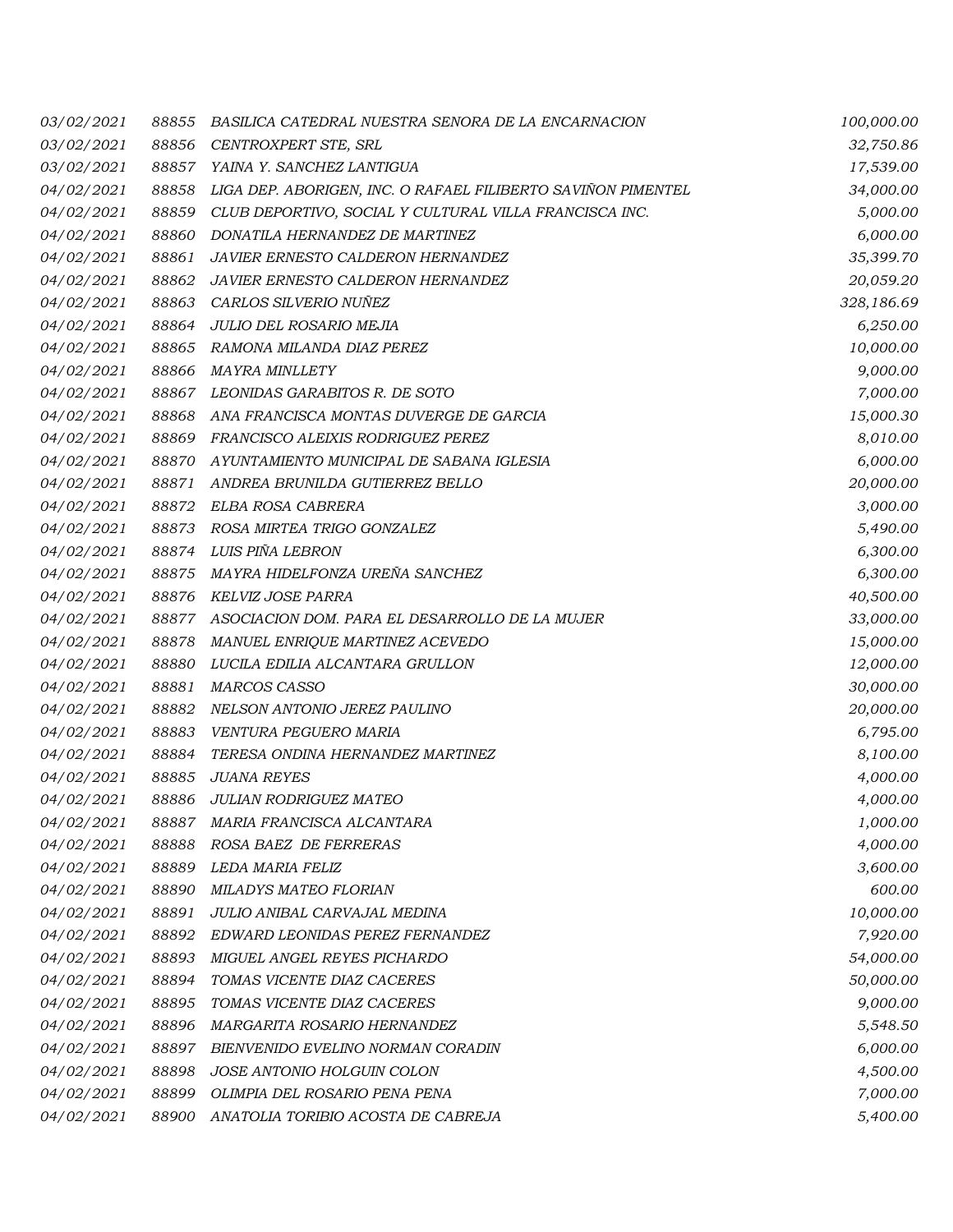| <i>04/02/2021</i> | 88901 | CLARA JOSEFINA BUTTEN VARONA                                 | 5,400.00   |
|-------------------|-------|--------------------------------------------------------------|------------|
| 04/02/2021        | 88902 | CARLOS AMIRO FINKE                                           | 8,000.00   |
| 04/02/2021        | 88903 | YISEIDY DEL C. CRUZ SILVESTRE                                | 9,690.00   |
| 04/02/2021        | 88904 | YOMERY PEREYRA HILARIO                                       | 21,378.83  |
| 09/02/2021        | 88906 | BREIDIS L. DE LA PAZ NIN                                     | 374,690.00 |
| 10/02/2021        | 88907 | BREIDIS L. DE LA PAZ NIN                                     | 283,230.00 |
| <i>10/02/2021</i> | 88908 | BREIDIS L. DE LA PAZ NIN                                     | 374,606.00 |
| 10/02/2021        | 88909 | ADDERLYN RODRIGUEZ CUEVAS                                    | 2,804.46   |
| 12/02/2021        | 88910 | ORQUIDEA GERMAN CASTILLO                                     | 50,000.00  |
| 12/02/2021        | 88911 | MARTIN A. ALCANTARA MORENO                                   | 50,000.00  |
| <i>12/02/2021</i> | 88912 | ROSEMARY E. VERAS PEÑA                                       | 50,000.00  |
| <i>12/02/2021</i> | 88913 | FRANCISCO ANT. FRANCO SERRATA                                | 50,000.00  |
| 12/02/2021        | 88914 | AURA E. FEBLES CONCEPCION                                    | 50,000.00  |
| 12/02/2021        | 88915 | JOSE HERNANDEZ JOSE                                          | 50,000.00  |
| <i>12/02/2021</i> | 88916 | ARELIS S. RICOURT GOMEZ                                      | 50,000.00  |
| 12/02/2021        | 88917 | JOSE ANT. FELIZ FELIZ                                        | 50,000.00  |
| <i>12/02/2021</i> | 88918 | ANA E. JIMENEZ VENTURA                                       | 50,000.00  |
| 12/02/2021        | 88919 | GLADYS J. CEPIN GRULLON                                      | 50,000.00  |
| <i>12/02/2021</i> | 88920 | RAMONA DELGADO MEDINA                                        | 50,000.00  |
| 12/02/2021        | 88921 | MANUEL URENA MARTINEZ                                        | 50,000.00  |
| 15/02/2021        | 88922 | BREIDIS L. DE LA PAZ NIN                                     | 233,560.00 |
| 16/02/2021        | 88923 | BREIDIS L. DE LA PAZ NIN                                     | 369,080.00 |
| 16/02/2021        | 88924 | CARLOS E. MERCEDES                                           | 13,446.08  |
| 18/02/2021        | 88925 | YOMERY PEREYRA HILARIO                                       | 14,950.18  |
| 18/02/2021        | 88926 | YOMERY PEREYRA HILARIO                                       | 19,492.52  |
| 18/02/2021        | 88927 | WADELIN SANCHEZ GARCIA                                       | 19,544.99  |
| 18/02/2021        | 88928 | YAINA Y. SANCHEZ LANTIGUA                                    | 13,123.44  |
| 18/02/2021        | 88929 | MARYBEL MEJIA ESPINAL                                        | 12,450.00  |
| <i>22/02/2021</i> | 88930 | BREIDIS L. DE LA PAZ NIN                                     | 232,301.00 |
| 23/02/2021        | 88931 | HOGAR DE DIA DE ANCIANOS DE CABRAL                           | 238,600.00 |
| 23/02/2021        | 88932 | <b>RESCUE BY LOVE RD</b>                                     | 238,600.00 |
| 23/02/2021        | 88934 | ALDEAS INFANTILES SOS PROGRAMA STGO.                         | 238,600.00 |
| 23/02/2021        | 88935 | FUNDACION DOMINICANA PARA CIEGOS FUDCI                       | 238,600.00 |
| 23/02/2021        | 88936 | RAMONA JACQUELINE BAUTISTA TEJEDA                            | 256,243.12 |
| 23/02/2021        | 88937 | FUND. PARA EL DESARR. Y BIEN. DE LA MUJER Y LA NIÑEZ INC     | 238,600.00 |
| <i>24/02/2021</i> | 88938 | BREIDIS L. DE LA PAZ NIN                                     | 291,370.00 |
| 24/02/2021        | 88939 | AUDRI LARIZA REYES ECHAVARRIA                                | 232,374.00 |
| <i>25/02/2021</i> | 88940 | YOMERY PEREYRA HILARIO                                       | 19,505.89  |
| 25/02/2021        | 88941 | LIGA DEP. ABORIGEN, INC. O RAFAEL FILIBERTO SAVIÑON PIMENTEL | 34,000.00  |
| 25/02/2021        | 88942 | CLUB DEPORTIVO, SOCIAL Y CULTURAL VILLA FRANCISCA INC.       | 5,000.00   |
| 25/02/2021        | 88944 | <b>JAVIER ERNESTO CALDERON HERNANDEZ</b>                     | 35,399.70  |
| 25/02/2021        | 88945 | <b>JAVIER ERNESTO CALDERON HERNANDEZ</b>                     | 20,059.20  |
| <i>25/02/2021</i> |       | 88946 CARLOS SILVERIO NUÑEZ                                  | 328,186.69 |
| 25/02/2021        | 88947 | JULIO DEL ROSARIO MEJIA                                      | 6,250.00   |
| 25/02/2021        |       | 88948 RAMONA MILANDA DIAZ PEREZ                              | 10,000.00  |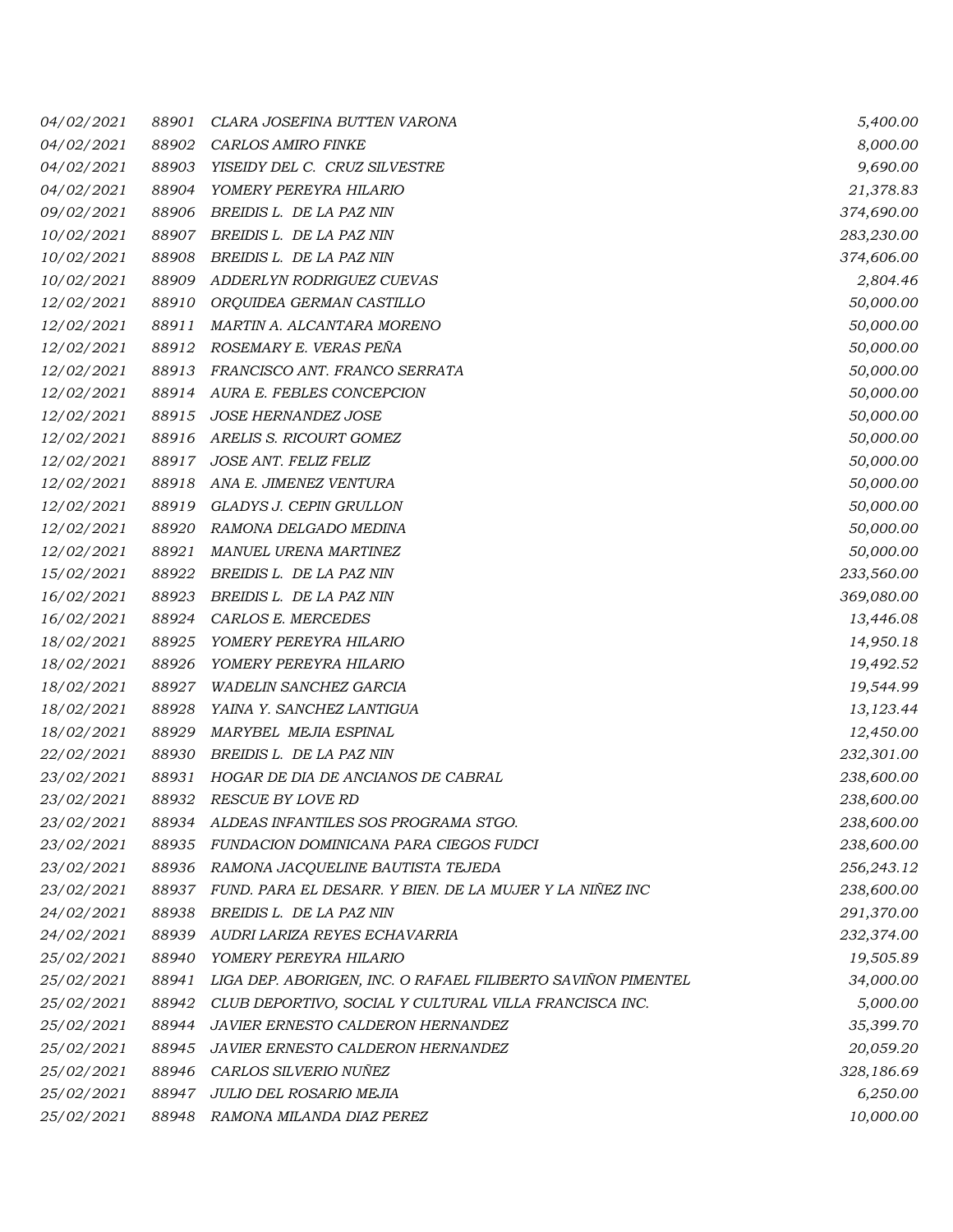| <i>25/02/2021</i> | 88949 | MAYRA MINLLETY                                               | 9,000.00   |
|-------------------|-------|--------------------------------------------------------------|------------|
| 25/02/2021        | 88950 | LEONIDAS GARABITOS R. DE SOTO                                | 7,000.00   |
| 25/02/2021        | 88951 | ANA FRANCISCA MONTAS DUVERGE DE GARCIA                       | 15,000.30  |
| 25/02/2021        | 88952 | FRANCISCO ALEIXIS RODRIGUEZ PEREZ                            | 8,010.00   |
| 25/02/2021        | 88953 | AYUNTAMIENTO MUNICIPAL DE SABANA IGLESIA                     | 6,000.00   |
| 25/02/2021        | 88954 | ANDREA BRUNILDA GUTIERREZ BELLO                              | 20,000.00  |
| <i>25/02/2021</i> | 88955 | ELBA ROSA CABRERA                                            | 3,000.00   |
| 25/02/2021        | 88956 | ROSA MIRTEA TRIGO GONZALEZ                                   | 5,490.00   |
| 25/02/2021        | 88957 | LUIS PIÑA LEBRON                                             | 6,300.00   |
| <i>25/02/2021</i> | 88958 | MAYRA HIDELFONZA UREÑA SANCHEZ                               | 6,300.00   |
| <i>25/02/2021</i> | 88959 | KELVIZ JOSE PARRA                                            | 40,500.00  |
| <i>25/02/2021</i> | 88960 | ASOCIACION DOM. PARA EL DESARROLLO DE LA MUJER               | 33,000.00  |
| 25/02/2021        | 88961 | MANUEL ENRIQUE MARTINEZ ACEVEDO                              | 15,000.00  |
| 25/02/2021        | 88962 | PAULINO AMILCAR REYES ROSARIO                                | 14,787.00  |
| 25/02/2021        | 88963 | LUCILA EDILIA ALCANTARA GRULLON                              | 12,000.00  |
| 25/02/2021        | 88964 | MARCOS CASSO                                                 | 30,000.00  |
| 25/02/2021        | 88965 | NELSON ANTONIO JEREZ PAULINO                                 | 20,000.00  |
| 25/02/2021        | 88966 | VENTURA PEGUERO MARIA                                        | 6,795.00   |
| 25/02/2021        | 88967 | TERESA ONDINA HERNANDEZ MARTINEZ                             | 8,100.00   |
| 25/02/2021        | 88968 | <b>JUANA REYES</b>                                           | 4,000.00   |
| 25/02/2021        | 88969 | JULIAN RODRIGUEZ MATEO                                       | 4,000.00   |
| 25/02/2021        | 88970 | MARIA FRANCISCA ALCANTARA                                    | 1,000.00   |
| 25/02/2021        | 88971 | ROSA BAEZ DE FERRERAS                                        | 4,000.00   |
| <i>25/02/2021</i> | 88972 | LEDA MARIA FELIZ                                             | 3,600.00   |
| <i>25/02/2021</i> | 88973 | MILADYS MATEO FLORIAN                                        | 600.00     |
| <i>25/02/2021</i> | 88974 | JULIO ANIBAL CARVAJAL MEDINA                                 | 10,000.00  |
| 25/02/2021        | 88975 | EDWARD LEONIDAS PEREZ FERNANDEZ                              | 7,920.00   |
| 25/02/2021        | 88976 | MIGUEL ANGEL REYES PICHARDO                                  | 54,000.00  |
| <i>25/02/2021</i> | 88977 | TOMAS VICENTE DIAZ CACERES                                   | 50,000.00  |
| 25/02/2021        | 88978 | TOMAS VICENTE DIAZ CACERES                                   | 9,000.00   |
| 25/02/2021        | 88979 | MARGARITA ROSARIO HERNANDEZ                                  | 5,548.50   |
| <i>25/02/2021</i> | 88980 | BIENVENIDO EVELINO NORMAN CORADIN                            | 6,000.00   |
| 25/02/2021        | 88981 | JOSE ANTONIO HOLGUIN COLON                                   | 4,500.00   |
| 25/02/2021        | 88982 | OLIMPIA DEL ROSARIO PENA PENA                                | 7,000.00   |
| 25/02/2021        | 88983 | ANATOLIA TORIBIO ACOSTA DE CABREJA                           | 5,400.00   |
| <i>25/02/2021</i> | 88984 | CLARA JOSEFINA BUTTEN VARONA                                 | 5,400.00   |
| 25/02/2021        | 88985 | CARLOS AMIRO FINKE                                           | 8,000.00   |
| <i>25/02/2021</i> | 88986 | PAMELA A. VERAS                                              | 18,987.66  |
| 25/02/2021        | 88987 | <b>JAZMIN ODILE VERAS SABES</b>                              | 11,347.50  |
| <i>25/02/2021</i> | 88988 | CLARINET DE LOS SANTOS MENDEZ                                | 13,108.69  |
| 26/02/2021        | 88989 | AUDRI LARIZA REYES ECHAVARRIA                                | 203,820.00 |
| 26/02/2021        | 88990 | AUDRI LARIZA REYES ECHAVARRIA                                | 275,760.00 |
| 26/02/2021        | 88991 | LIGA DEP. ABORIGEN, INC. O RAFAEL FILIBERTO SAVINON PIMENTEL | 68,000.00  |
| 26/02/2021        | 88992 | CLARINET DE LOS SANTOS MENDEZ                                | 14,153.72  |
| 26/02/2021        | 88993 | GERSON SOLIS ENCARNACION                                     | 16,234.00  |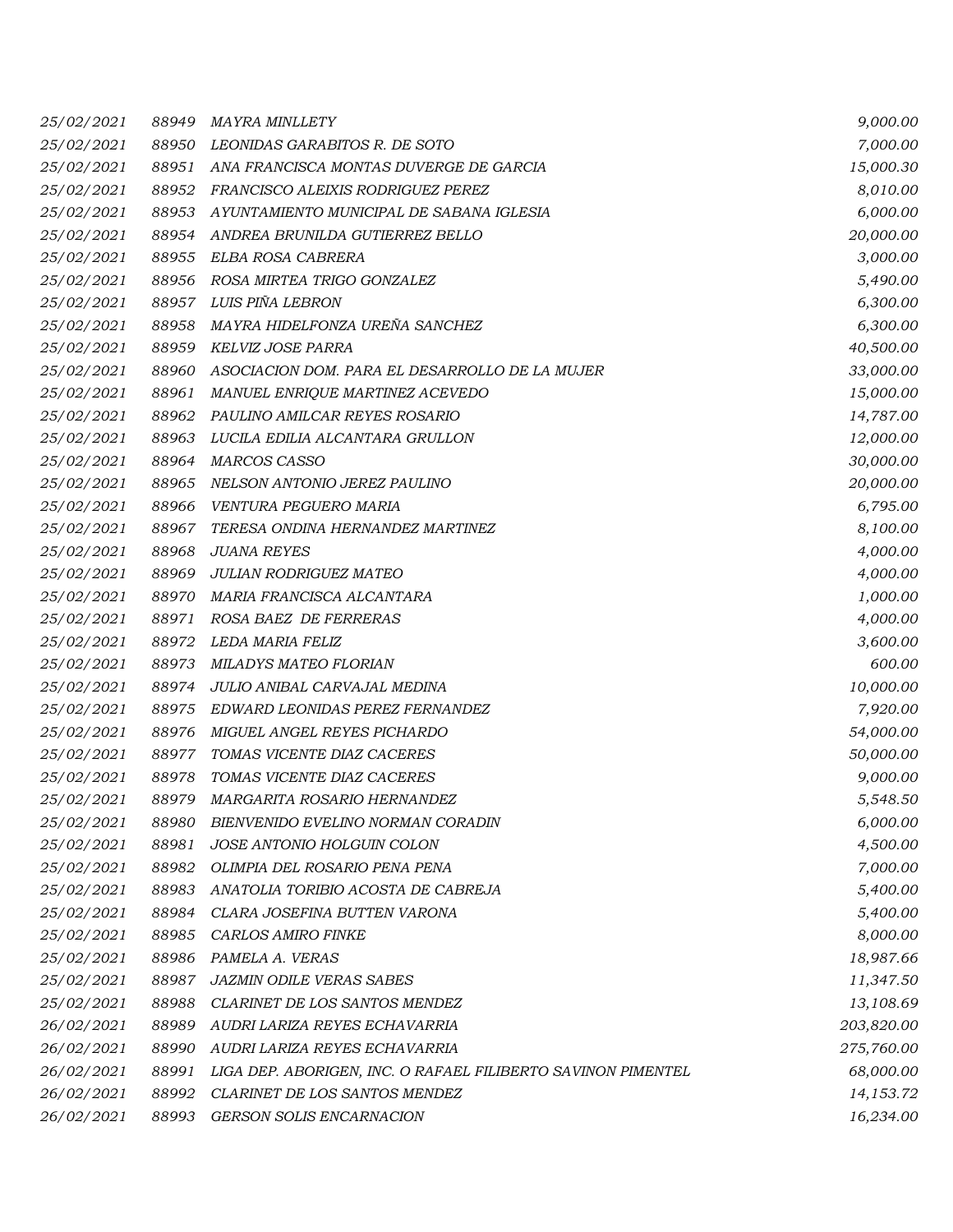| 88994 | DENNY SANCHEZ GUZMAN                              | 1,662.50          |
|-------|---------------------------------------------------|-------------------|
| 88995 | COLECTOR DE IMPUESTOS INTERNOS                    | 25,462.40         |
| 88996 | COLECTOR DE IMPUESTOS INTERNOS                    | 2,987,556.68      |
| 88997 | COLEGIO DOM INGS AROS AGRIMENS                    | 2,546.24          |
| 88998 | COLECTOR DE IMPUESTOS INTERNOS                    | 8,997,974.60      |
| 88879 | PAULINO AMILCAR REYES ROSARIO                     | 14,787.00         |
| 88905 | <b>JAVIER CALDERON HERNANDEZ</b>                  |                   |
| 88933 | FUND. P/EL DES. Y BIEN. DE LA MUJ. Y LA NIN. INC. |                   |
| 88999 | <b>CHEOUE NULO</b>                                |                   |
| 89000 | <b>CHEOUE NULO</b>                                |                   |
| 89001 | <b>CHEOUE NULO</b>                                |                   |
| 89002 | <b>CHEOUE NULO</b>                                |                   |
|       |                                                   | 21,643,139.83     |
|       |                                                   | <b>TOTAL RD\$</b> |

# *ANEXO 06*

## *RELACION DE TRANSFERENCIAS DEBITOS MES DE FEBRERO 2021*

| <b>FECHA</b> | NUM. | <b>DESCRIPCION</b>                                              | <b>VALOR RD\$</b> |
|--------------|------|-----------------------------------------------------------------|-------------------|
| 02/02/2021   | 5001 | <b>VELEZ IMPORT SRL</b>                                         | 466,174.19        |
| 02/02/2021   | 5002 | ANA MARIA PETRONILA HERNANDEZ PEGUERO                           | 36,000.00         |
| 02/02/2021   | 5003 | J J ELECTRIC, S. A.                                             | 26,714.89         |
| 02/02/2021   | 5004 | GRUPO INGENIARQ SRL                                             | 291,676.80        |
| 02/02/2021   | 5005 | FANCY EVENTS, SRL                                               | 1,097,512.50      |
| 02/02/2021   | 5006 | CORPORACION DEL ACUEDUCTO Y ALCANTARILLADO DE STO. DGO. (CAASD, | 9,880.00          |
| 02/02/2021   | 5007 | <b>FL&amp;M COMERCIAL SRL</b>                                   | 21,470.00         |
| 02/02/2021   | 5008 | INGENIERIA Y MANTENIMIENTO INTEGRAL DE ESTRUCTURAS, SRL. IMINT  | 57,476.79         |
| 02/02/2021   | 5009 | COOPERATIVA DE SERV Y PRODUCCION MULT COOFALCONDO INC           | 14,725.00         |
| 02/02/2021   | 5010 | LIMPIEZA EXPRESS, SRL                                           | 259,881.36        |
| 02/02/2021   | 5011 | <b>SILOSA EIRL</b>                                              | 98,845.91         |
| 02/02/2021   | 5012 | HUMANO SEGUROS S A                                              | 4,613,266.50      |
| 02/02/2021   | 5013 | FRANKLIN CUEVAS CUEVAS                                          | 23,426.31         |
| 04/02/2021   | 5014 | SANTIAGO SIME                                                   | 7,999.20          |
| 04/02/2021   | 5015 | ELISABETH MARGARET BAEZ PEREZ                                   | 7,200.00          |
| 04/02/2021   | 5016 | RAFAEL ANTONIO SANTANA ALBUEZ                                   | 11,999.70         |
| 04/02/2021   | 5017 | FELIX SOSA MEJIA                                                | 360,375.57        |
| 04/02/2021   | 5018 | NORXIN MODESTO ALONSO DIAZ                                      | 43,000.00         |
| 04/02/2021   | 5019 | RAFAELA MONTILLA DE PEREZ                                       | 6,000.00          |
| 04/02/2021   | 5020 | PASCUAL CABRAL SANTA                                            | 4,050.00          |
| 04/02/2021   | 5021 | <b>JOSE ALT. BAEZ PIMENTEL</b>                                  | 3,750.00          |
| 04/02/2021   | 5022 | <b>BORIS RAMON TEJEDA LORA</b>                                  | 6,930.00          |
| 04/02/2021   | 5023 | ALBERTO CHAHIN MUFFDY                                           | 24,000.00         |
| 04/02/2021   | 5024 | <b>FULGENCIO MARCELO ABREU</b>                                  | 20,000.00         |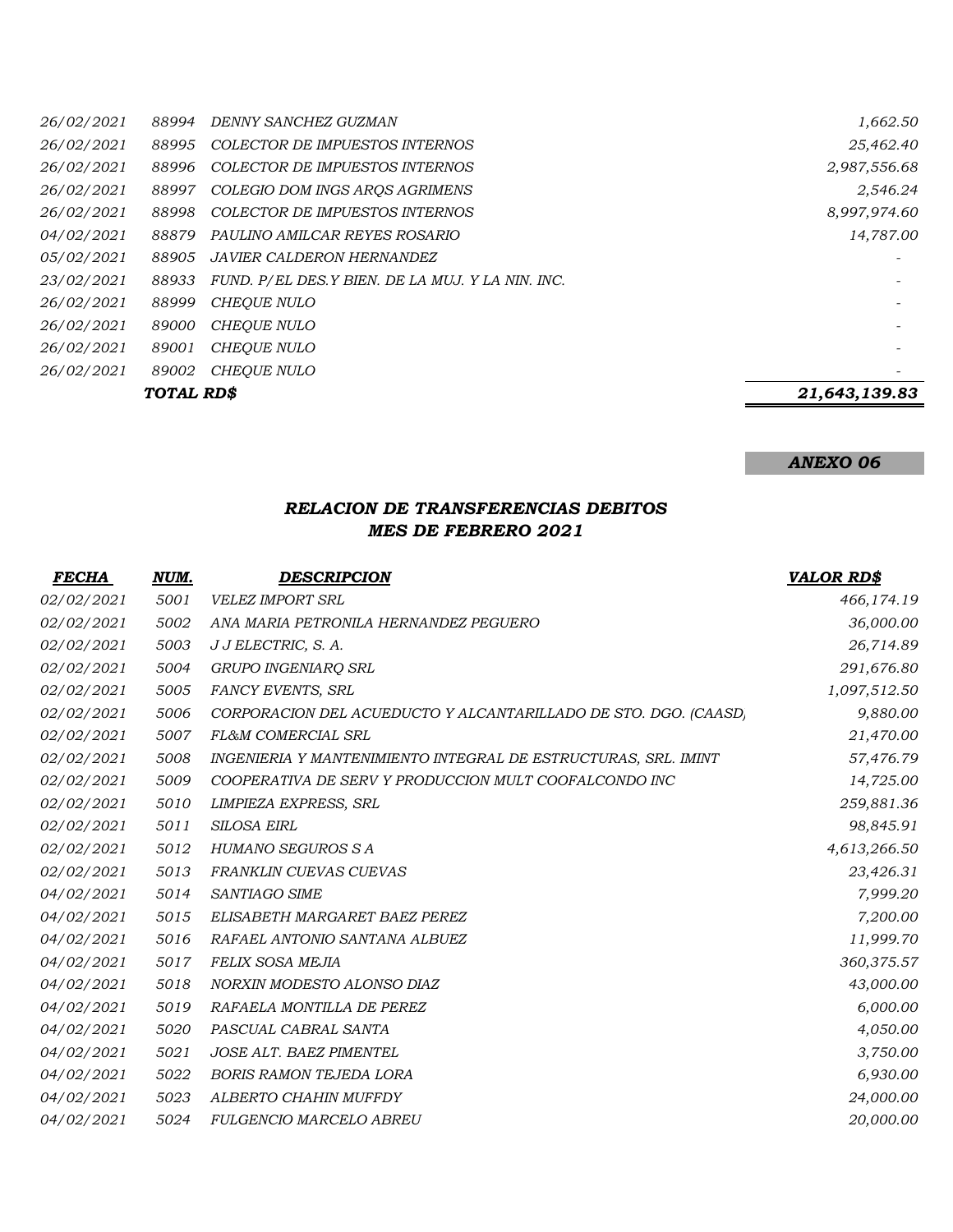| <i>04/02/2021</i> | 5025 | PARROQUIA SAN FRANCISCO JAVIER                              | 6,000.00   |
|-------------------|------|-------------------------------------------------------------|------------|
| 04/02/2021        | 5026 | BIENVENIDO CONCEPCION HERNANDEZ                             | 40,000.00  |
| 04/02/2021        | 5027 | NIDIA ALTAGRACIA BORGES                                     | 48,400.00  |
| 04/02/2021        | 5028 | YSIDRO SANCHEZ NUÑEZ                                        | 16,706.25  |
| 04/02/2021        | 5029 | JOSE SALVADOR ALMONTE HERNANDEZ O BELKY SALDIVAR DE LA CRUZ | 7,500.00   |
| 04/02/2021        | 5030 | LUIS GERMAN ROSARIO GARCIA                                  | 5,400.00   |
| 04/02/2021        | 5031 | BOLIVIA MELO SEGURA DE BALLAST                              | 4,000.00   |
| 04/02/2021        | 5032 | PAUL BELLO NAVARRO                                          | 12,500.00  |
| 04/02/2021        | 5033 | THELMA ACOSTA BATISTA DE PEÑA                               | 5,000.00   |
| 04/02/2021        | 5034 | PEDRO ANTONIO MANCEBO NIN                                   | 6,000.00   |
| 04/02/2021        | 5035 | ANDREA VICTORVINA FERNANDEZ ROJAS                           | 15,000.00  |
| 04/02/2021        | 5036 | SONIA ALTAGRACIA CEDEÑO                                     | 19,999.80  |
| 04/02/2021        | 5037 | NORBERTO REMIGIO GUERRERO NATERA                            | 11,500.00  |
| 04/02/2021        | 5038 | CARMELO CEDEÑO MEJIA                                        | 14,000.00  |
| 04/02/2021        | 5039 | CELESTE A. AYBAR DE VARGAS                                  | 5,499.90   |
| 04/02/2021        | 5040 | FABIA ROQUE HERNANDEZ                                       | 10,000.00  |
| 04/02/2021        | 5041 | ABEL GONZALEZ RAPOSO                                        | 18,675.00  |
| 04/02/2021        | 5042 | MINERVA ALTAGRACIA PEÑA                                     | 3,501.00   |
| 04/02/2021        | 5043 | JOSE RAMON DE LA CRUZ                                       | 19,998.00  |
| <i>04/02/2021</i> | 5044 | SIQUIO NG DE LA ROSA                                        | 35,000.00  |
| 04/02/2021        | 5045 | ADRIANO RONDON                                              | 6,500.00   |
| 04/02/2021        | 5046 | BESTHEDA ANTONIA OLIVO FERNANDEZ                            | 8,500.00   |
| 04/02/2021        | 5047 | ANTONIO ELAGUITO SERRATA JIMENEZ                            | 6,750.00   |
| 04/02/2021        | 5048 | BERNARDA POLANCO LAMí,                                      | 5,998.50   |
| 04/02/2021        | 5049 | ELVIS ALEJANDRO TORRES LLANO                                | 14,850.00  |
| 04/02/2021        | 5050 | GABRIEL ENMANUEL HURTADO SANTOS,                            | 20,999.79  |
| <i>04/02/2021</i> | 5051 | ANIBAL CALVO ROMAN                                          | 6,000.00   |
| 04/02/2021        | 5052 | AQUINO CUEVAS GONZALEZ                                      | 7,200.00   |
| <i>04/02/2021</i> | 5053 | ADA YILDA FORTUNA REYES                                     | 7,000.00   |
| 04/02/2021        | 5054 | PLINIO VICENTE MONTERO                                      | 8,100.00   |
| 04/02/2021        | 5055 | PARQUE INDUSTRIAL DUARTE SRL                                | 29,871.28  |
| 04/02/2021        | 5056 | EDITORA JUDICIAL, SRL                                       | 329,175.00 |
| 04/02/2021        | 5057 | INDUSTRIA DE CONTENIDO, EIRL                                | 56,500.00  |
| 04/02/2021        | 5058 | <b>JUECES</b>                                               | 60,950.12  |
| 04/02/2021        | 5059 | <b>ILESA SRL</b>                                            | 335,035.70 |
| 04/02/2021        | 5060 | MATERIALES INDUSTRIALES, SAS                                | 8,687.05   |
| 04/02/2021        | 5061 | <b>IMPORTADORA K &amp; G SAS</b>                            | 155,219.11 |
| 04/02/2021        | 5062 | ANA MARIA PETRONILA HERNANDEZ PEGUERO                       | 36,000.00  |
| 04/02/2021        | 5063 | CRISTOBAL FERNANDO R VALDEZ GOMEZ                           | 282,807.68 |
| 04/02/2021        | 5064 | KELVIN VILLANUEVA VARGAS                                    | 714.45     |
| 04/02/2021        | 5065 | TCO NETWORKING, SRL                                         | 38,369.92  |
| 04/02/2021        | 5066 | 7J ELECTRICOS Y SERVICIOS SRL                               | 34,299.23  |
| 04/02/2021        | 5067 | CONSTRUCTORA TUBIA SRL                                      | 205,942.50 |
| 04/02/2021        | 5068 | CORPORACION DE ACUEDUCTO Y ALCANTARILLADO DE PUERTO PLATA   | 9,763.00   |
| 04/02/2021        | 5069 | <b>BGH INGENIERIA, SRL</b>                                  | 48,420.00  |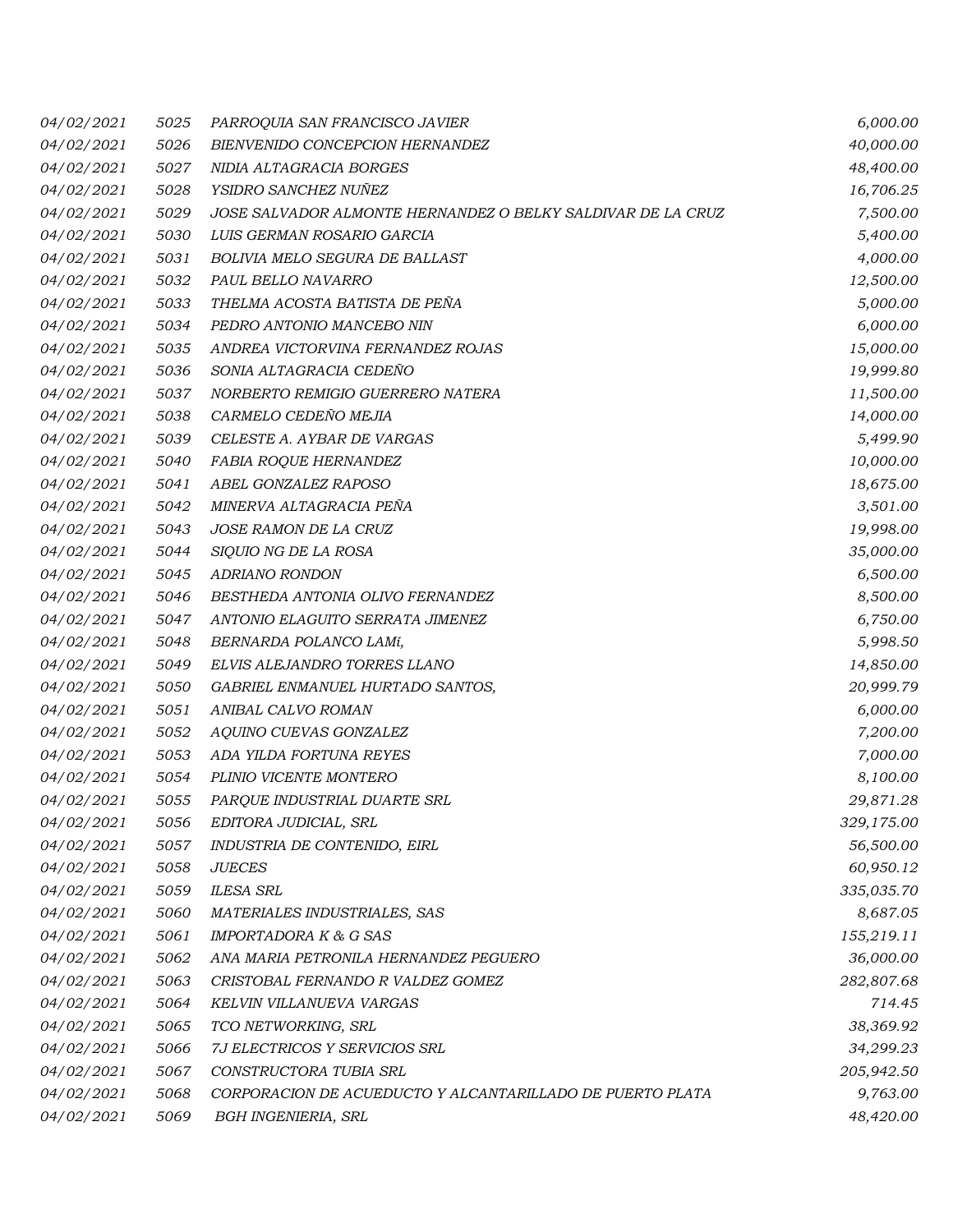| 04/02/2021        | 5070 | AMERIDENT GRUPO ODONTOLOGICO SRL                          | 43,700.00     |
|-------------------|------|-----------------------------------------------------------|---------------|
| 04/02/2021        | 5071 | METRO TECNOLOGIA SRL                                      | 23,617.00     |
| 04/02/2021        | 5072 | JOHNNY DIONISIO VERAS ROJAS                               | 3,838.00      |
| 04/02/2021        | 5073 | <b>IMAUTOMECHANIX SRL</b>                                 | 97,808.40     |
| 04/02/2021        | 5074 | DOLORES SAGRARIO FELIZ LUCIANO                            | 27,000.00     |
| 04/02/2021        | 5075 | SERD-NET SRL                                              | 154,944.00    |
| 04/02/2021        | 5076 | CONSORCIO DE TARJETAS DOMINICANAS S A                     | 66,948.40     |
| 05/02/2021        | 5077 | JUAN MIGUEL PEREZ VARGAS                                  | 198,000.00    |
| 09/02/2021        | 5078 | ALTICE DOMINICANA S A                                     | 1,117,266.95  |
| <i>09/02/2021</i> | 5079 | CONSTRUCTORA TUBIA SRL                                    | 253,936.00    |
| 09/02/2021        | 5080 | TROPICAL HOME CRUZ SRL                                    | 18,645.00     |
| 09/02/2021        | 5081 | MEDIAEXPRESS.COM.DO, SRL                                  | 69,940.00     |
| 09/02/2021        | 5082 | JARDIN ILUSIONES SRL                                      | 64,071.00     |
| 09/02/2021        | 5083 | AYUNTAMIENTO MUNICIPAL DE MOCA                            | 10,000.00     |
| 09/02/2021        | 5084 | MUNOZ CONCEPTO MOBILIARIO, SRL                            | 207,872.54    |
| 09/02/2021        | 5085 | COMUNICACIONES Y REDES DE SANTO DOMINGO, SRL (CORESA)     | 32,805.03     |
| 09/02/2021        | 5086 | PREMIUM & CO SRL                                          | 24,114.20     |
| 10/02/2021        | 5087 | HUMANO SEGUROS S A                                        | 44,326,650.87 |
| 10/02/2021        | 5088 | SELER INDUSTRIAL S R L                                    | 41,803.22     |
| <i>10/02/2021</i> | 5089 | OFICINA UNIVERSAL, S. A.                                  | 238,317.00    |
| 10/02/2021        | 5090 | OFICINA UNIVERSAL, S. A.                                  | 1,889,360.00  |
| 10/02/2021        | 5091 | CONTAINER TRAILER SERVICES CTS SRL                        | 40,680.00     |
| 10/02/2021        | 5092 | REFRIGERACION Y SERVICIOS INDUSTRIALES S A                | 52,765.21     |
| 10/02/2021        | 5093 | CORPORACION DE ACUEDUCTO Y ALCANTARILLADO DE PUERTO PLATA | 9,763.00      |
| 10/02/2021        | 5094 | MEPS INTERPRETES, SRL                                     | 3,873.60      |
| 11/02/2021        | 5095 | SILOSA EIRL                                               | 481,927.65    |
| 11/02/2021        | 5096 | HUMANO SEGUROS S A                                        | 738,123.69    |
| 11/02/2021        | 5097 | IMPRESOS TRES TINTAS, SRL                                 | 43,505.00     |
| <i>12/02/2021</i> | 5098 | COLOCACIONESA, SRL                                        | 66,218.00     |
| 12/02/2021        | 5099 | SUPLIMADE COMERCIAL SRL                                   | 377,985.00    |
| <i>12/02/2021</i> | 5100 | MIGUELINA BUFFET, SRL                                     | 79,100.00     |
| <i>12/02/2021</i> | 5101 | OPEN CLEAN, SRL                                           | 1,154,948.62  |
| 12/02/2021        | 5102 | OPEN CLEAN, SRL                                           | 1,154,948.62  |
| 12/02/2021        | 5103 | PERSONAL POR CIERTO TIEMPO                                | 1,347,369.33  |
| 16/02/2021        | 5104 | CECOMSA SRL                                               | 61,720.03     |
| 16/02/2021        | 5105 | CASA JARABACOA SRL                                        | 61,750.00     |
| 16/02/2021        | 5106 | SILOSA EIRL                                               | 98,845.91     |
| 16/02/2021        | 5107 | SABBAGH D ALESSANDRO HENRIQUEZ & ASOCIADOS SRL            | 42,502.00     |
| 16/02/2021        | 5108 | POST DIGITAL AGENCY NR SRL                                | 91,460.00     |
| 16/02/2021        | 5109 | REFRICENTRO LOS PRADOS, SRL.                              | 46,157.63     |
| 17/02/2021        | 5110 | SERVICIOS POPULAR DE SEGURIDAD S R L                      | 5,724,079.08  |
| 17/02/2021        | 5111 | <b>BLINDS COMPANY SRL</b>                                 | 39,273.90     |
| 17/02/2021        | 5112 | H&C ENGINEERING CONTRACTORS, SRL                          | 200,070.00    |
| 17/02/2021        | 5113 | SILOSA EIRL                                               | 481,927.65    |
| 17/02/2021        | 5114 | <b>IMAUTOMECHANIX SRL</b>                                 | 79,193.60     |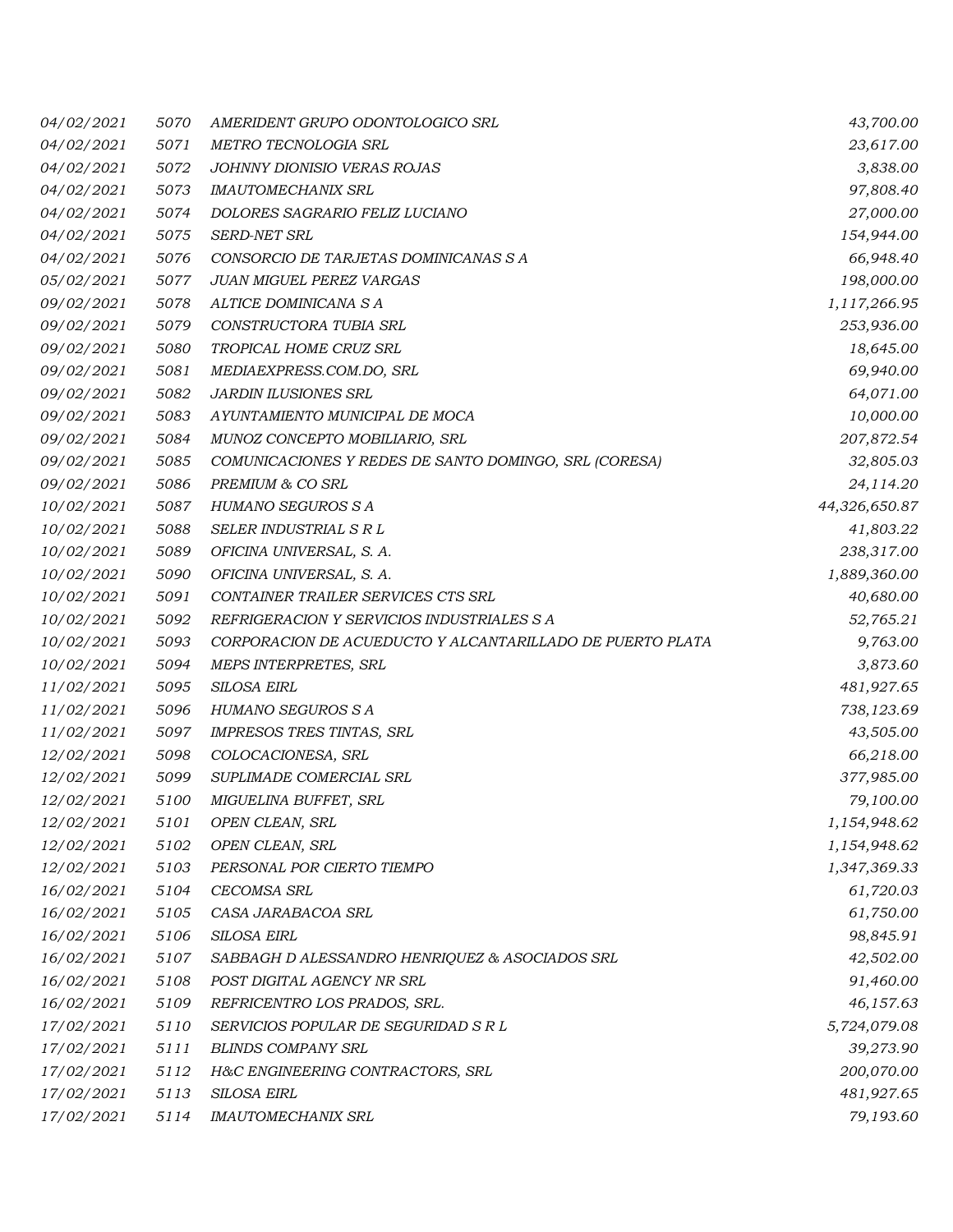| 17/02/2021        | 5115 | ELBIO MIGUEL MOREAUX VERAS                                     | 6,440.68       |
|-------------------|------|----------------------------------------------------------------|----------------|
| 17/02/2021        | 5116 | COMPANIA DOMINICANA DE TELEFONOS, S.A.                         | 6,307,116.15   |
| 17/02/2021        | 5117 | CAFETERIA COMEDOR AMARILIS, SRL                                | 28,476.00      |
| 17/02/2021        | 5118 | EMPRESA DISTRIBUIDORA DE ELECTRICIDAD DEL ESTE, S. A.          | 1,861,758.64   |
| 18/02/2021        | 5119 | AUTO CENTRO ABREU EIRL                                         | 40,672.80      |
| 18/02/2021        | 5120 | 7J ELECTRICOS Y SERVICIOS SRL                                  | 6,765.31       |
| 18/02/2021        | 5121 | SERVICIOS DE VIGILANCIA LA LECHUZA, SRL                        | 312,740.00     |
| 18/02/2021        | 5122 | CLEAN STOP SRL                                                 | 91,698.00      |
| 18/02/2021        | 5123 | ESCUELA NACIONAL DE LA JUDICATURA                              | 15,377,912.83  |
| 18/02/2021        | 5124 | CONSEJO DEL PODER JUDICIAL                                     | 445,254,675.42 |
| 22/02/2021        | 5125 | SIMON DE JESUS PAULINO                                         | 95,000.00      |
| 22/02/2021        | 5126 | COOPERATIVA DE SERV Y PRODUCCION MULT COOFALCONDO INC          | 48,877.50      |
| 22/02/2021        | 5127 | <b>B &amp; F MERCANTIL SRL</b>                                 | 60,114.87      |
| 22/02/2021        | 5128 | COOPERATIVA DE SERV Y PRODUCCION MULT COOFALCONDO INC          | 27,930.00      |
| 22/02/2021        | 5129 | AYUNTAMIENTO MUNICIPAL DE BANI                                 | 3,620.00       |
| 22/02/2021        | 5130 | INGENIERO ROBERTO MORENO Y ASOCIADOS (IMRESA), SRL             | 53,306.27      |
| <i>22/02/2021</i> | 5131 | ALTAGRACIA GRACIA JIMENEZ DE PEGUERO                           | 27,000.00      |
| 22/02/2021        | 5132 | SERVICIOS POPULAR DE SEGURIDAD S R L                           | 5,732,515.08   |
| 22/02/2021        | 5133 | GL PROMOCIONES, SRL.                                           | 9,944.00       |
| 22/02/2021        | 5134 | COLUMBUS NETWORKS DOMINICANA SA                                | 463,649.00     |
| 22/02/2021        | 5135 | JACQUELINE G. PENA JIMENEZ                                     | 5,000.00       |
| <i>22/02/2021</i> | 5136 | <b>JUECES</b>                                                  | 264,607.82     |
| 22/02/2021        | 5137 | PARQUE INDUSTRIAL DUARTE SRL                                   | 461,785.54     |
| 23/02/2021        | 5138 | WIND TELECOM, SA                                               | 260,543.23     |
| 23/02/2021        | 5139 | CONSORCIO DE TARJETAS DOMINICANAS S A                          | 39,105.80      |
| 23/02/2021        | 5140 | PERSONAL BENEFICIARIO DE AYUDA                                 | 252,161.36     |
| 23/02/2021        | 5141 | HUMANO SEGUROS S A                                             | 48,873,984.15  |
| 24/02/2021        | 5142 | PARQUE INDUSTRIAL DUARTE SRL                                   | 2,323.12       |
| 24/02/2021        | 5143 | AYUNTAMIENTO MUNICIPAL DE BANI                                 | 3,620.00       |
| 24/02/2021        | 5144 | MAGNA MOTORS, S. A.                                            | 151,653.40     |
| 24/02/2021        | 5145 | GL PROMOCIONES, SRL.                                           | 45,386.45      |
| 24/02/2021        | 5146 | INGENIERIA Y MANTENIMIENTO INTEGRAL DE ESTRUCTURAS, SRL. IMINT | 197,831.49     |
| 24/02/2021        | 5147 | MITOPALO POWER, SRL.                                           | 423,669.77     |
| 24/02/2021        | 5148 | <b>CECOMSA SRL</b>                                             | 2,592,819.85   |
| 24/02/2021        | 5149 | AMANA COMERCIAL, SRL                                           | 254,483.53     |
| 24/02/2021        | 5150 | TCO NETWORKING, SRL                                            | 36,838.49      |
| 24/02/2021        | 5151 | SUPER ESTACION DE SERVICIOS LA 1RA DEL SUR, SRL                | 2,945.00       |
| 24/02/2021        | 5152 | LUKE BORDADOS SRL                                              | 103,225.50     |
| 24/02/2021        | 5153 | 2P TECHNOLOGY, SRL                                             | 88,140.00      |
| 24/02/2021        | 5154 | HUMANO SEGUROS S A                                             | 747,062.52     |
| 24/02/2021        | 5155 | PARQUE INDUSTRIAL DUARTE SRL                                   | 481,740.18     |
| 24/02/2021        | 5156 | EDESUR DOMINICANA, S. A.                                       | 5,058,711.63   |
| 24/02/2021        | 5157 | PARQUE INDUSTRIAL DUARTE SRL                                   | 31,845.31      |
| 24/02/2021        | 5158 | <b>ALGUACILES</b>                                              | 331,236.50     |
| 24/02/2021        | 5159 | PERSONAL POR CIERTO TIEMPO                                     | 12,000.00      |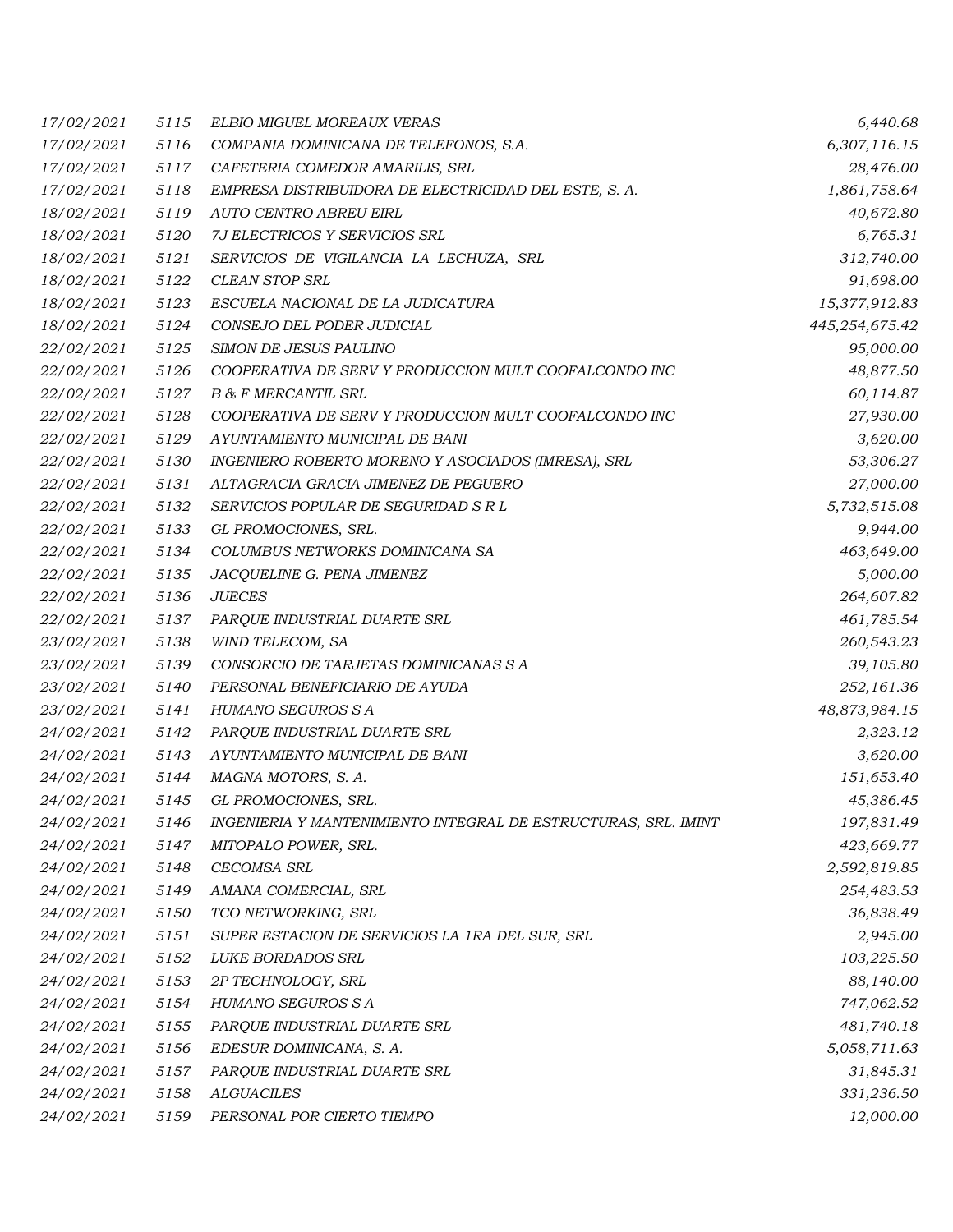| 24/02/2021        | 5160 | INTEGRANTES DEL CORO DEL PODER JUDICIAL                        | 63,000.00    |
|-------------------|------|----------------------------------------------------------------|--------------|
| 25/02/2021        | 5161 | LUIS ALBERTO REY                                               | 233,199.91   |
| 25/02/2021        | 5162 | SAVERIO 1, SRL                                                 | 30,750.00    |
| 25/02/2021        | 5163 | SYNTES S R L                                                   | 239,581.12   |
| 25/02/2021        | 5164 | AGUA CRYSTAL, S. A.                                            | 60,699.30    |
| 25/02/2021        | 5165 | CAFETERIA COMEDOR AMARILIS, SRL                                | 55,064.90    |
| 25/02/2021        | 5166 | RECICLA2 SRL                                                   | 25,189.50    |
| 25/02/2021        | 5167 | EXODO SOLUCIONES, SRL.                                         | 302,076.24   |
| 25/02/2021        | 5168 | CONSTRUCCIONES PENYMARTE, SRL                                  | 663,194.49   |
| 25/02/2021        | 5169 | MUEBLES OMAR, S. A.                                            | 41,620.16    |
| 25/02/2021        | 5170 | WIND TELECOM, SA                                               | 261,213.02   |
| 25/02/2021        | 5171 | FERRETERIA M & A SRL                                           | 73,240.95    |
| 25/02/2021        | 5172 | GBM DOMINICANA S A                                             | 4,541,771.96 |
| 25/02/2021        | 5173 | TROPICAL HOME CRUZ SRL                                         | 18,645.00    |
| 25/02/2021        | 5174 | CONSTRUCCIONES PENYMARTE, SRL                                  | 1,146,060.22 |
| 25/02/2021        | 5175 | AMANA COMERCIAL, SRL                                           | 564,394.74   |
| 25/02/2021        | 5176 | EIKON S A S                                                    | 622,344.82   |
| 25/02/2021        | 5177 | P & V MOVIL COMERCIAL, SRL                                     | 249,018.10   |
| 25/02/2021        | 5178 | CONTAINER TRAILER SERVICES CTS SRL                             | 40,680.00    |
| 25/02/2021        | 5179 | <b>ILESA SRL</b>                                               | 334,001.46   |
| 25/02/2021        | 5180 | CONSORCIO DE INGENIERIA Y PROYECTOS, CONINPROSA, S.R.L         | 282,450.00   |
| 25/02/2021        | 5181 | CONSTRUCTORA TUBIA SRL                                         | 99,547.35    |
| 25/02/2021        | 5182 | EDITORA LISTIN DIARIO S A                                      | 37,342.72    |
| 25/02/2021        | 5183 | AGUA CRYSTAL, S. A.                                            | 70,444.40    |
| 25/02/2021        | 5184 | CORPORACION DEL ACUEDUCTO Y ALCANTARILLADO DE LA VEGA (CORAAV. | 18,267.00    |
| 25/02/2021        | 5185 | IMPORTADORA K & G SAS                                          | 51,658.27    |
| 26/02/2021        | 5186 | PETRA BERNABELA RIVAS HERASME                                  | 72,000.00    |
| 25/02/2021        | 5187 | MEDIAEXPRESS.COM.DO, SRL                                       | 69,940.00    |
| 25/02/2021        | 5188 | EDENORTE DOMINICANA, S. A.                                     | 2,841,942.90 |
| 25/02/2021        | 5189 | <b>EMPLEADOS</b>                                               | 212,600.00   |
| <i>25/02/2021</i> | 5190 | <b>BIG FILMS, SRL</b>                                          | 507,872.00   |
| 25/02/2021        | 5191 | PERSONAL APOYO DE EQUIPOS DEPORTIVOS                           | 16,900.00    |
| 25/02/2021        | 5192 | JOSE SALVADOR ALMONTE HERNANDEZ O BELKY SALDIVAR DE LA CRUZ    | 7,500.00     |
| 25/02/2021        | 5193 | LUIS GERMAN ROSARIO GARCIA                                     | 5,400.00     |
| 25/02/2021        | 5194 | BOLIVIA MELO SEGURA DE BALLAST                                 | 4,000.00     |
| 25/02/2021        | 5195 | PAUL BELLO NAVARRO                                             | 12,500.00    |
| 25/02/2021        | 5196 | THELMA ACOSTA BATISTA DE PEÑA                                  | 5,000.00     |
| 25/02/2021        | 5197 | PEDRO ANTONIO MANCEBO NIN                                      | 6,000.00     |
| 25/02/2021        | 5198 | ANDREA VICTORVINA FERNANDEZ ROJAS                              | 15,000.00    |
| 25/02/2021        | 5199 | SONIA ALTAGRACIA CEDEÑO                                        | 19,999.80    |
| 25/02/2021        | 5200 | NORBERTO REMIGIO GUERRERO NATERA                               | 11,500.00    |
| 25/02/2021        | 5201 | CARMELO CEDEÑO MEJIA                                           | 14,000.00    |
| 25/02/2021        | 5202 | CELESTE A. AYBAR DE VARGAS                                     | 5,499.90     |
| 25/02/2021        | 5203 | FABIA ROQUE HERNANDEZ                                          | 10,000.00    |
| 25/02/2021        | 5204 | ABEL GONZALEZ RAPOSO                                           | 18,675.00    |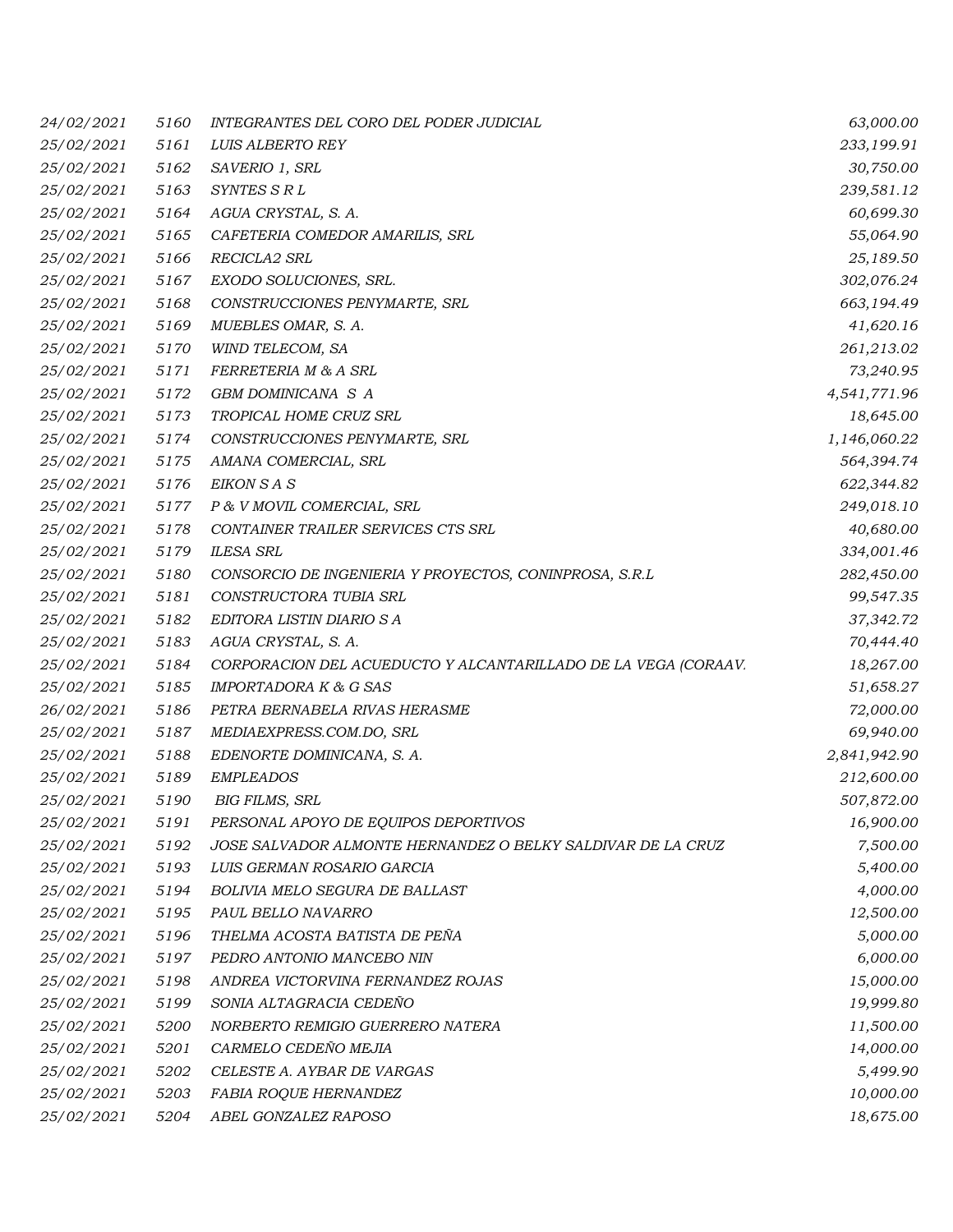| 25/02/2021 | 5205 | MINERVA ALTAGRACIA PEÑA                                      | 3,501.00     |
|------------|------|--------------------------------------------------------------|--------------|
| 25/02/2021 | 5206 | JOSE RAMON DE LA CRUZ                                        | 19,998.00    |
| 25/02/2021 | 5207 | SIQUIO NG DE LA ROSA                                         | 35,000.00    |
| 25/02/2021 | 5208 | <b>ADRIANO RONDON</b>                                        | 6,500.00     |
| 25/02/2021 | 5209 | BESTHEDA ANTONIA OLIVO FERNANDEZ                             | 8,500.00     |
| 25/02/2021 | 5210 | ANTONIO ELAGUITO SERRATA JIMENEZ                             | 6,750.00     |
| 25/02/2021 | 5211 | BERNARDA POLANCO LAMí,                                       | 5,998.50     |
| 25/02/2021 | 5212 | ELVIS ALEJANDRO TORRES LLANO                                 | 14,850.00    |
| 25/02/2021 | 5213 | GABRIEL ENMANUEL HURTADO SANTOS,                             | 20,999.79    |
| 25/02/2021 | 5214 | ANIBAL CALVO ROMAN                                           | 6,000.00     |
| 25/02/2021 | 5215 | AQUINO CUEVAS GONZALEZ                                       | 7,200.00     |
| 25/02/2021 | 5216 | ADA YILDA FORTUNA REYES                                      | 7,000.00     |
| 25/02/2021 | 5217 | PLINIO VICENTE MONTERO                                       | 8,100.00     |
| 25/02/2021 | 5218 | SANTIAGO SIME                                                | 7,999.20     |
| 25/02/2021 | 5219 | ELISABETH MARGARET BAEZ PEREZ                                | 7,200.00     |
| 25/02/2021 | 5220 | RAFAEL ANTONIO SANTANA ALBUEZ                                | 11,999.70    |
| 25/02/2021 | 5221 | FELIX SOSA MEJIA                                             | 360,375.57   |
| 25/02/2021 | 5222 | NORXIN MODESTO ALONSO DIAZ                                   | 43,000.00    |
| 25/02/2021 | 5223 | RAFAELA MONTILLA DE PEREZ                                    | 6,000.00     |
| 25/02/2021 | 5224 | PASCUAL CABRAL SANTA                                         | 4,050.00     |
| 25/02/2021 | 5225 | JOSE ALT. BAEZ PIMENTEL                                      | 3,750.00     |
| 25/02/2021 | 5226 | <b>BORIS RAMON TEJEDA LORA</b>                               | 6,930.00     |
| 25/02/2021 | 5227 | ALBERTO CHAHIN MUFFDY                                        | 24,000.00    |
| 25/02/2021 | 5228 | FULGENCIO MARCELO ABREU                                      | 20,000.00    |
| 25/02/2021 | 5229 | PARROQUIA SAN FRANCISCO JAVIER                               | 6,000.00     |
| 25/02/2021 | 5230 | BIENVENIDO CONCEPCION HERNANDEZ                              | 40,000.00    |
| 25/02/2021 | 5231 | NIDIA ALTAGRACIA BORGES                                      | 48,400.00    |
| 25/02/2021 | 5232 | YSIDRO SANCHEZ NUÑEZ                                         | 16,706.25    |
| 26/02/2021 | 5233 | ROGACI FINANCING & INVESTMENT SRL                            | 459,618.89   |
| 26/02/2021 | 5234 | CONSTRUCTORA 2Y, SRL                                         | 951,978.55   |
| 26/02/2021 | 5235 | CAFETERIA COMEDOR AMARILIS, SRL                              | 176,585.10   |
| 26/02/2021 | 5236 | GOMEZ MAGALLANES INGENIERIA & SERVICIOS GENERALES SRL        | 96,651.70    |
| 26/02/2021 | 5237 | CONSTRUCCIONES SERVICIOS Y DISEÑOS CIVILES DOMINIC JAPT, SRL | 186,450.00   |
| 26/02/2021 | 5238 | COOPERATIVA DE SERV Y PRODUCCION MULT COOFALCONDO INC        | 14,725.00    |
| 26/02/2021 | 5239 | UVRO SOLUCIONES EMPRESARIALES, SRL                           | 99,876.45    |
| 26/02/2021 | 5240 | OFFITEK, SRL                                                 | 205,963.96   |
| 26/02/2021 | 5241 | <b>TURINTER SA</b>                                           | 63,931.80    |
| 26/02/2021 | 5242 | HUMANO SEGUROS S A                                           | 65,452.88    |
| 26/02/2021 | 5243 | SUPLIDORA GOMEZ PEREZ SUGOPECA SRL                           | 45,887.04    |
| 26/02/2021 | 5244 | DOLORES SAGRARIO FELIZ LUCIANO                               | 13,500.00    |
| 26/02/2021 | 5245 | PETRA BERNABELA RIVAS HERASME                                | 18,000.00    |
| 26/02/2021 | 5246 | DANNA CONSULTING, SRL                                        | 176,464.00   |
| 26/02/2021 | 5247 | OPEN CLEAN, SRL                                              | 1,154,948.62 |
| 26/02/2021 | 5248 | CASA JARABACOA SRL                                           | 23,391.00    |
| 26/02/2021 | 5249 | <b>INVERSIONES YUBINA SRL</b>                                | 285.00       |